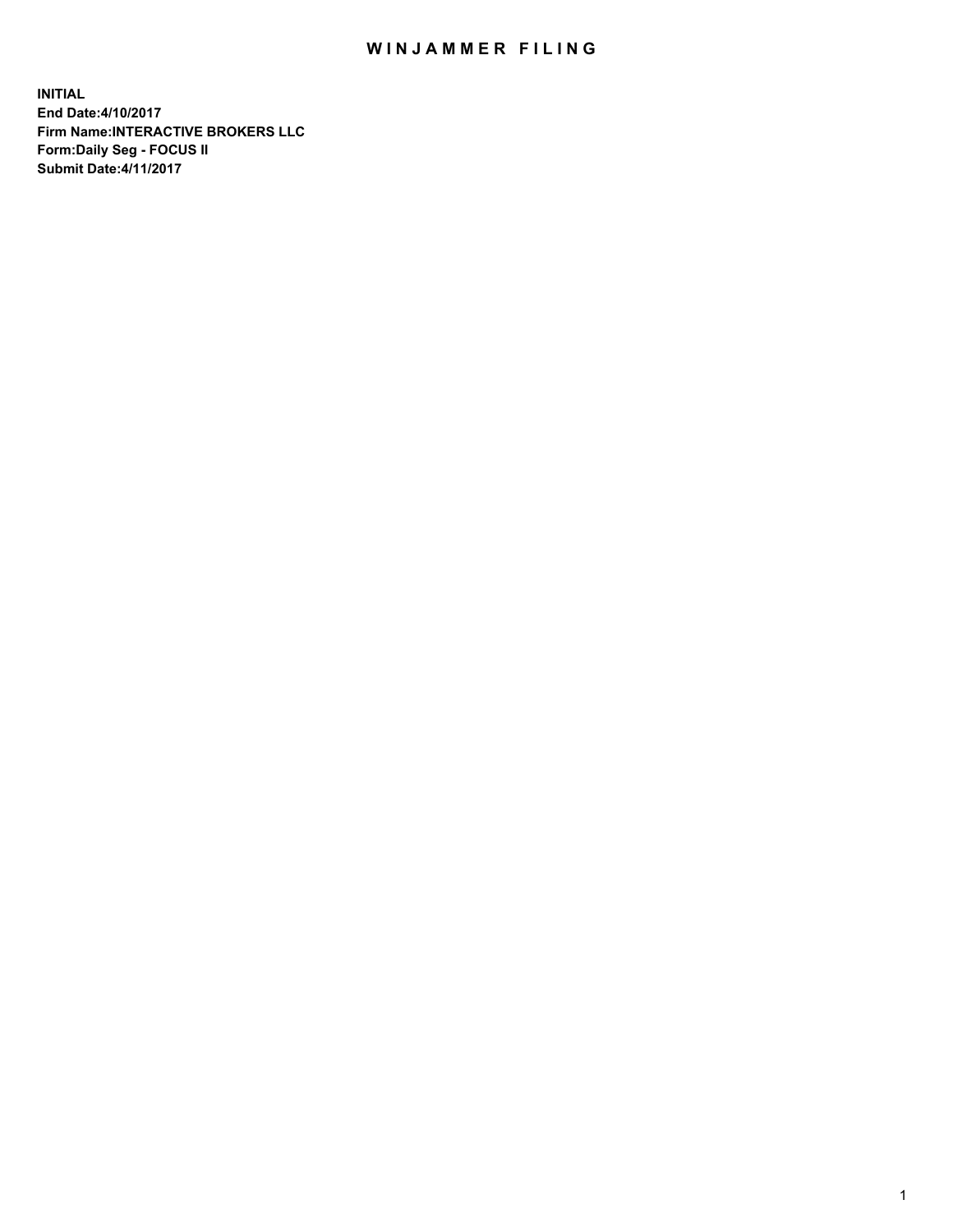## **INITIAL End Date:4/10/2017 Firm Name:INTERACTIVE BROKERS LLC Form:Daily Seg - FOCUS II Submit Date:4/11/2017 Daily Segregation - Cover Page**

| Name of Company<br><b>Contact Name</b><br><b>Contact Phone Number</b><br><b>Contact Email Address</b>                                                                                                                                                                                                                          | <b>INTERACTIVE BROKERS LLC</b><br><b>James Menicucci</b><br>203-618-8085<br>jmenicucci@interactivebrokers.c<br>om |
|--------------------------------------------------------------------------------------------------------------------------------------------------------------------------------------------------------------------------------------------------------------------------------------------------------------------------------|-------------------------------------------------------------------------------------------------------------------|
| FCM's Customer Segregated Funds Residual Interest Target (choose one):<br>a. Minimum dollar amount: ; or<br>b. Minimum percentage of customer segregated funds required:%; or<br>c. Dollar amount range between: and; or<br>d. Percentage range of customer segregated funds required between:% and%.                          | $\overline{\mathbf{0}}$<br>0<br>155,000,000 245,000,000<br>0 <sub>0</sub>                                         |
| FCM's Customer Secured Amount Funds Residual Interest Target (choose one):<br>a. Minimum dollar amount: ; or<br>b. Minimum percentage of customer secured funds required:%; or<br>c. Dollar amount range between: and; or<br>d. Percentage range of customer secured funds required between: % and %.                          | $\overline{\mathbf{0}}$<br>0<br>80,000,000 120,000,000<br>0 <sub>0</sub>                                          |
| FCM's Cleared Swaps Customer Collateral Residual Interest Target (choose one):<br>a. Minimum dollar amount: ; or<br>b. Minimum percentage of cleared swaps customer collateral required:% ; or<br>c. Dollar amount range between: and; or<br>d. Percentage range of cleared swaps customer collateral required between:% and%. | $\overline{\mathbf{0}}$<br>$\overline{\mathbf{0}}$<br>0 <sub>0</sub><br><u>00</u>                                 |

Attach supporting documents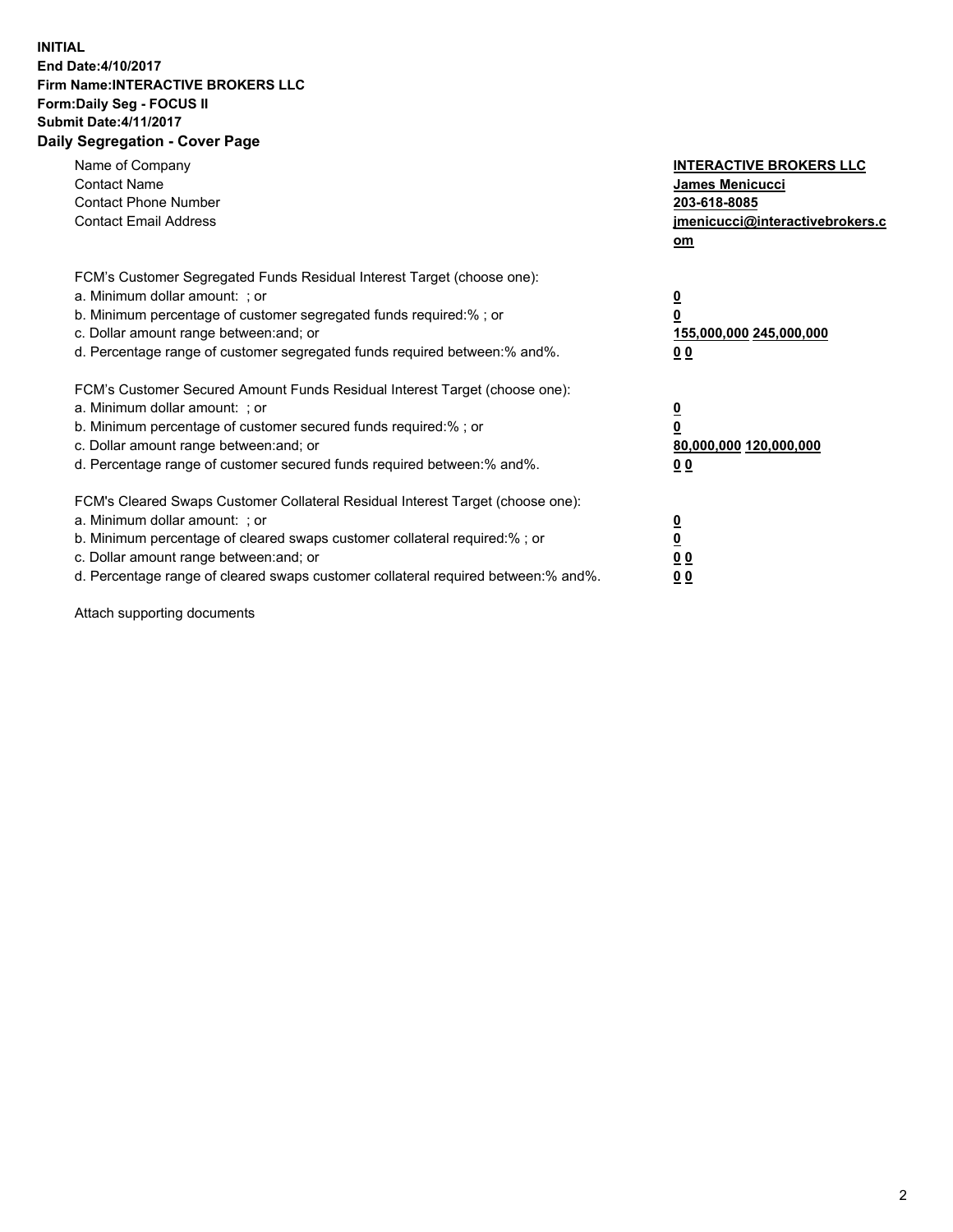## **INITIAL End Date:4/10/2017 Firm Name:INTERACTIVE BROKERS LLC Form:Daily Seg - FOCUS II Submit Date:4/11/2017 Daily Segregation - Secured Amounts**

|     | Foreign Futures and Foreign Options Secured Amounts                                         |                                  |
|-----|---------------------------------------------------------------------------------------------|----------------------------------|
|     | Amount required to be set aside pursuant to law, rule or regulation of a foreign            | $0$ [7305]                       |
|     | government or a rule of a self-regulatory organization authorized thereunder                |                                  |
| 1.  | Net ledger balance - Foreign Futures and Foreign Option Trading - All Customers             |                                  |
|     | A. Cash                                                                                     | 379,869,641 [7315]               |
|     | B. Securities (at market)                                                                   | $0$ [7317]                       |
| 2.  | Net unrealized profit (loss) in open futures contracts traded on a foreign board of trade   | $-10,303,125$ [7325]             |
| 3.  | Exchange traded options                                                                     |                                  |
|     | a. Market value of open option contracts purchased on a foreign board of trade              | 68,143 [7335]                    |
|     | b. Market value of open contracts granted (sold) on a foreign board of trade                | -30,992 [7337]                   |
| 4.  | Net equity (deficit) (add lines 1. 2. and 3.)                                               | 369,603,667 [7345]               |
| 5.  | Account liquidating to a deficit and account with a debit balances - gross amount           | 61,621 [7351]                    |
|     | Less: amount offset by customer owned securities                                            | 0 [7352] 61,621 [7354]           |
| 6.  | Amount required to be set aside as the secured amount - Net Liquidating Equity              | 369,665,288 [7355]               |
|     | Method (add lines 4 and 5)                                                                  |                                  |
| 7.  | Greater of amount required to be set aside pursuant to foreign jurisdiction (above) or line |                                  |
|     |                                                                                             | 369,665,288 [7360]               |
|     | 6.                                                                                          |                                  |
| 1.  | FUNDS DEPOSITED IN SEPARATE REGULATION 30.7 ACCOUNTS                                        |                                  |
|     | Cash in banks                                                                               |                                  |
|     | A. Banks located in the United States                                                       | $0$ [7500]                       |
|     | B. Other banks qualified under Regulation 30.7                                              | 0 [7520] 0 [7530]                |
| 2.  | Securities                                                                                  |                                  |
|     | A. In safekeeping with banks located in the United States                                   | 411,292,995 [7540]               |
|     | B. In safekeeping with other banks qualified under Regulation 30.7                          | 0 [7560] 411,292,995 [7570]      |
| 3.  | Equities with registered futures commission merchants                                       |                                  |
|     | A. Cash                                                                                     | $0$ [7580]                       |
|     | <b>B.</b> Securities                                                                        | $0$ [7590]                       |
|     | C. Unrealized gain (loss) on open futures contracts                                         | $0$ [7600]                       |
|     | D. Value of long option contracts                                                           | $0$ [7610]                       |
|     | E. Value of short option contracts                                                          | 0 [7615] 0 [7620]                |
| 4.  | Amounts held by clearing organizations of foreign boards of trade                           |                                  |
|     | A. Cash                                                                                     | $0$ [7640]                       |
|     | <b>B.</b> Securities                                                                        | $0$ [7650]                       |
|     | C. Amount due to (from) clearing organization - daily variation                             | $0$ [7660]                       |
|     | D. Value of long option contracts                                                           | $0$ [7670]                       |
|     | E. Value of short option contracts                                                          | 0 [7675] 0 [7680]                |
| 5.  | Amounts held by members of foreign boards of trade                                          |                                  |
|     | A. Cash                                                                                     | 87,389,975 [7700]                |
|     | <b>B.</b> Securities                                                                        | $0$ [7710]                       |
|     | C. Unrealized gain (loss) on open futures contracts                                         | -8,212,980 [7720]                |
|     | D. Value of long option contracts                                                           | 68,143 [7730]                    |
|     | E. Value of short option contracts                                                          | -30,992 [7735] 79,214,146 [7740] |
| 6.  | Amounts with other depositories designated by a foreign board of trade                      | $0$ [7760]                       |
| 7.  | Segregated funds on hand                                                                    | $0$ [7765]                       |
| 8.  | Total funds in separate section 30.7 accounts                                               | 490,507,141 [7770]               |
| 9.  | Excess (deficiency) Set Aside for Secured Amount (subtract line 7 Secured Statement         | 120,841,853 [7380]               |
|     | Page 1 from Line 8)                                                                         |                                  |
| 10. | Management Target Amount for Excess funds in separate section 30.7 accounts                 | 80,000,000 [7780]                |
| 11. | Excess (deficiency) funds in separate 30.7 accounts over (under) Management Target          | 40,841,853 [7785]                |
|     |                                                                                             |                                  |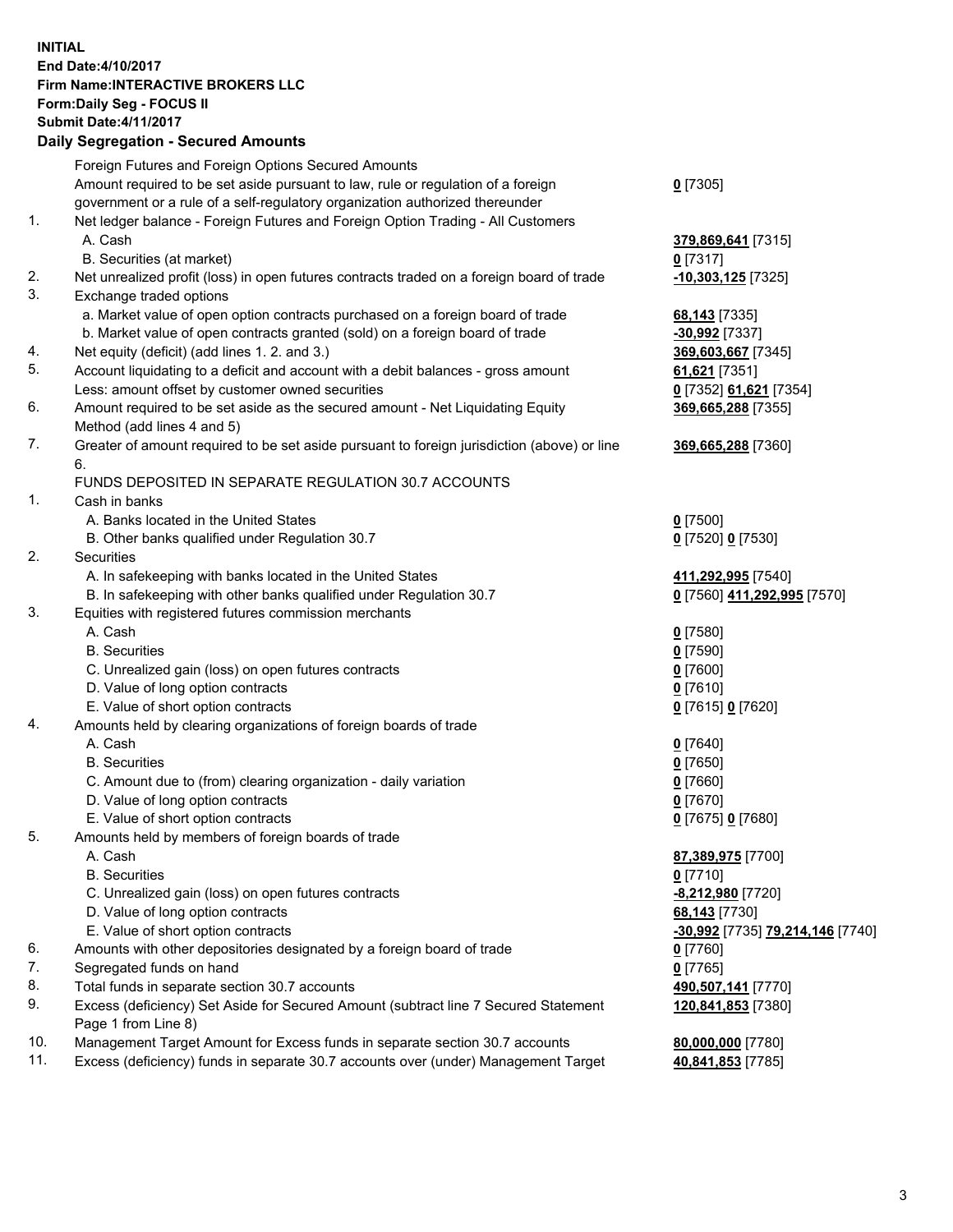**INITIAL End Date:4/10/2017 Firm Name:INTERACTIVE BROKERS LLC Form:Daily Seg - FOCUS II Submit Date:4/11/2017 Daily Segregation - Segregation Statement** SEGREGATION REQUIREMENTS(Section 4d(2) of the CEAct) 1. Net ledger balance A. Cash **3,384,793,740** [7010] B. Securities (at market) **0** [7020] 2. Net unrealized profit (loss) in open futures contracts traded on a contract market **-8,962,331** [7030] 3. Exchange traded options A. Add market value of open option contracts purchased on a contract market **113,175,869** [7032] B. Deduct market value of open option contracts granted (sold) on a contract market **-210,522,107** [7033] 4. Net equity (deficit) (add lines 1, 2 and 3) **3,278,485,171** [7040] 5. Accounts liquidating to a deficit and accounts with debit balances - gross amount **144,324** [7045] Less: amount offset by customer securities **0** [7047] **144,324** [7050] 6. Amount required to be segregated (add lines 4 and 5) **3,278,629,495** [7060] FUNDS IN SEGREGATED ACCOUNTS 7. Deposited in segregated funds bank accounts A. Cash **88,152,693** [7070] B. Securities representing investments of customers' funds (at market) **2,183,381,870** [7080] C. Securities held for particular customers or option customers in lieu of cash (at market) **0** [7090] 8. Margins on deposit with derivatives clearing organizations of contract markets A. Cash **19,390,480** [7100] B. Securities representing investments of customers' funds (at market) **1,346,553,541** [7110] C. Securities held for particular customers or option customers in lieu of cash (at market) **0** [7120] 9. Net settlement from (to) derivatives clearing organizations of contract markets **1,262,804** [7130] 10. Exchange traded options A. Value of open long option contracts **114,810,487** [7132] B. Value of open short option contracts **-212,160,441** [7133] 11. Net equities with other FCMs A. Net liquidating equity **0** [7140] B. Securities representing investments of customers' funds (at market) **0** [7160] C. Securities held for particular customers or option customers in lieu of cash (at market) **0** [7170] 12. Segregated funds on hand **0** [7150] 13. Total amount in segregation (add lines 7 through 12) **3,541,391,434** [7180] 14. Excess (deficiency) funds in segregation (subtract line 6 from line 13) **262,761,939** [7190] 15. Management Target Amount for Excess funds in segregation **155,000,000** [7194] **107,761,939** [7198]

16. Excess (deficiency) funds in segregation over (under) Management Target Amount Excess